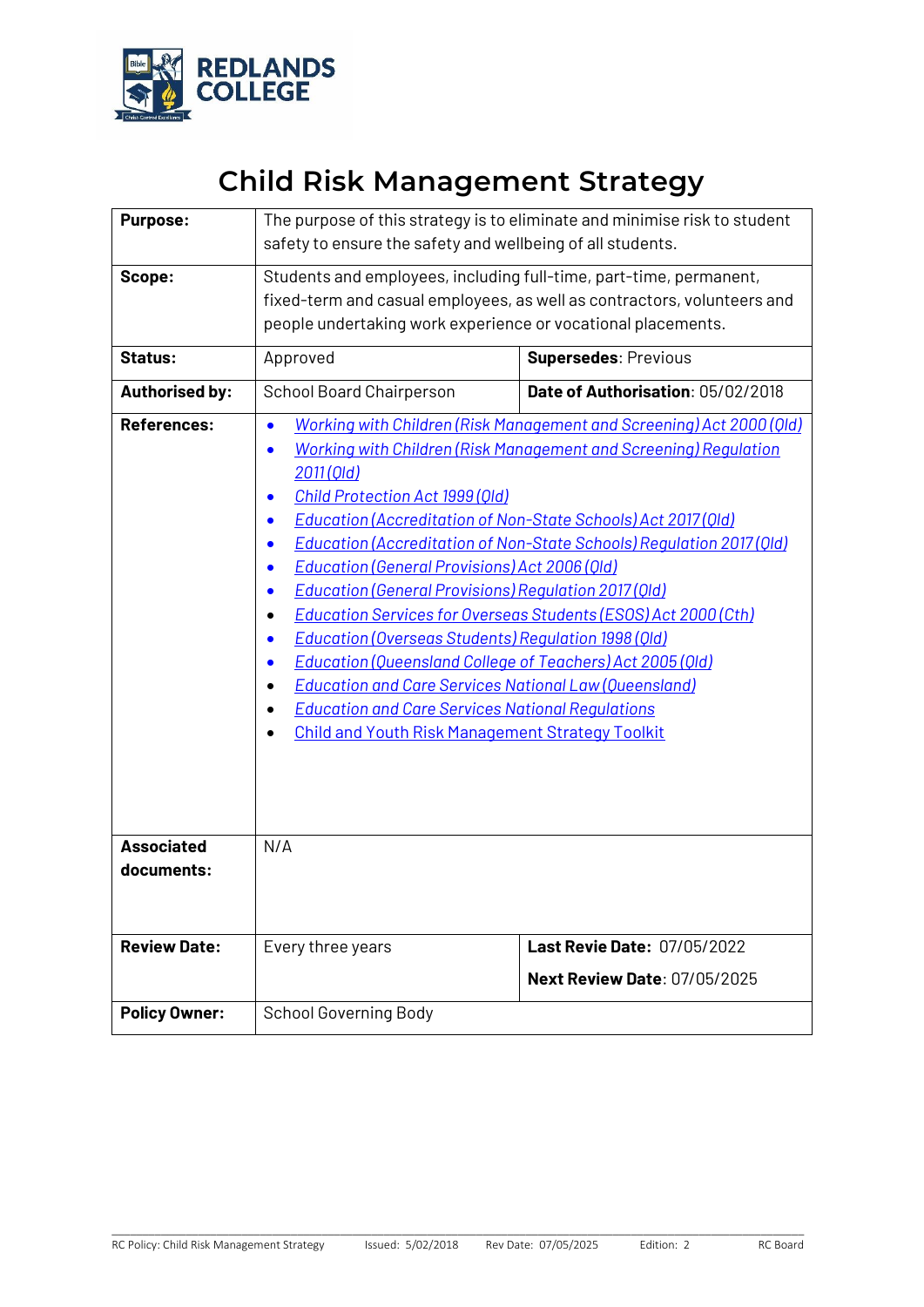#### **Policy Statement and a Statement about Commitment**

Redlands College is committed to taking all reasonable steps to promote the safety and wellbeing of students enrolled at the school and their protection from foreseeable harm. 1

#### **Implementation**

In practice, Redlands College's commitment to acting in accordance to the *Working with Children (Risk Management and Screening) Act 2000* (Qld)("the **Act**") to promote the safety and wellbeing of students means that it will implement the measures outlined below in points 1 - 8.

#### **1. Code of Conduct**

**.** 

At Redlands College we expect our employees to conduct themselves as follows:

School employees are expected to always behave in ways that promote the safety, welfare and well-being of our students. Employees must actively seek to prevent harm to students, and to support those who have been harmed.

Specific responsibilities include:

- Employees should avoid situations where they are alone in an enclosed space with a student.
- When physical contact with a student is a necessary part of the teaching/learning experience, employees must exercise caution to ensure that the contact is appropriate and acceptable. Employees must always advise the student of what they intend doing and seek their consent.
- Employees must not develop a relationship with any student that is, or that can be interpreted as having a personal rather than a professional interest in a student.
- Employees must not have a romantic or sexual relationship with a student.

This commitment is evidence of Redlands College fulfilment of the requirements of the Regulations S3(1)(b).

#### **2. Recruitment, Selection, Training and Management Procedures**

Redlands College is committed to recruiting, selecting, training and managing employees in such a way that limits risks to students. In particular, Redlands College will:

- Ensure that its recruitment and selection procedures act to reduce the risk of harm to children from employees via:
	- $\circ$  Accurate position descriptions, including whether the successful applicant must be a teacher registered with the Queensland College of Teachers (who has been subject to relevant police and other safety checks), whether a Blue Card is necessary for the successful applicant, the responsibilities and supervision associated with the position, the nature and environment of the service provided to students, and the experience and qualifications required by the successful applicant.
	- $\circ$  Advertising the position with a clear statement about the school's commitment to safe and supportive work practices and identifying that candidates will be subject to a teacher registration check or Blue Card screening, a police check, referee

<sup>&</sup>lt;sup>1</sup> Working with Children (Risk Management and Screening) Regulation 2011 (Qld) Reg.3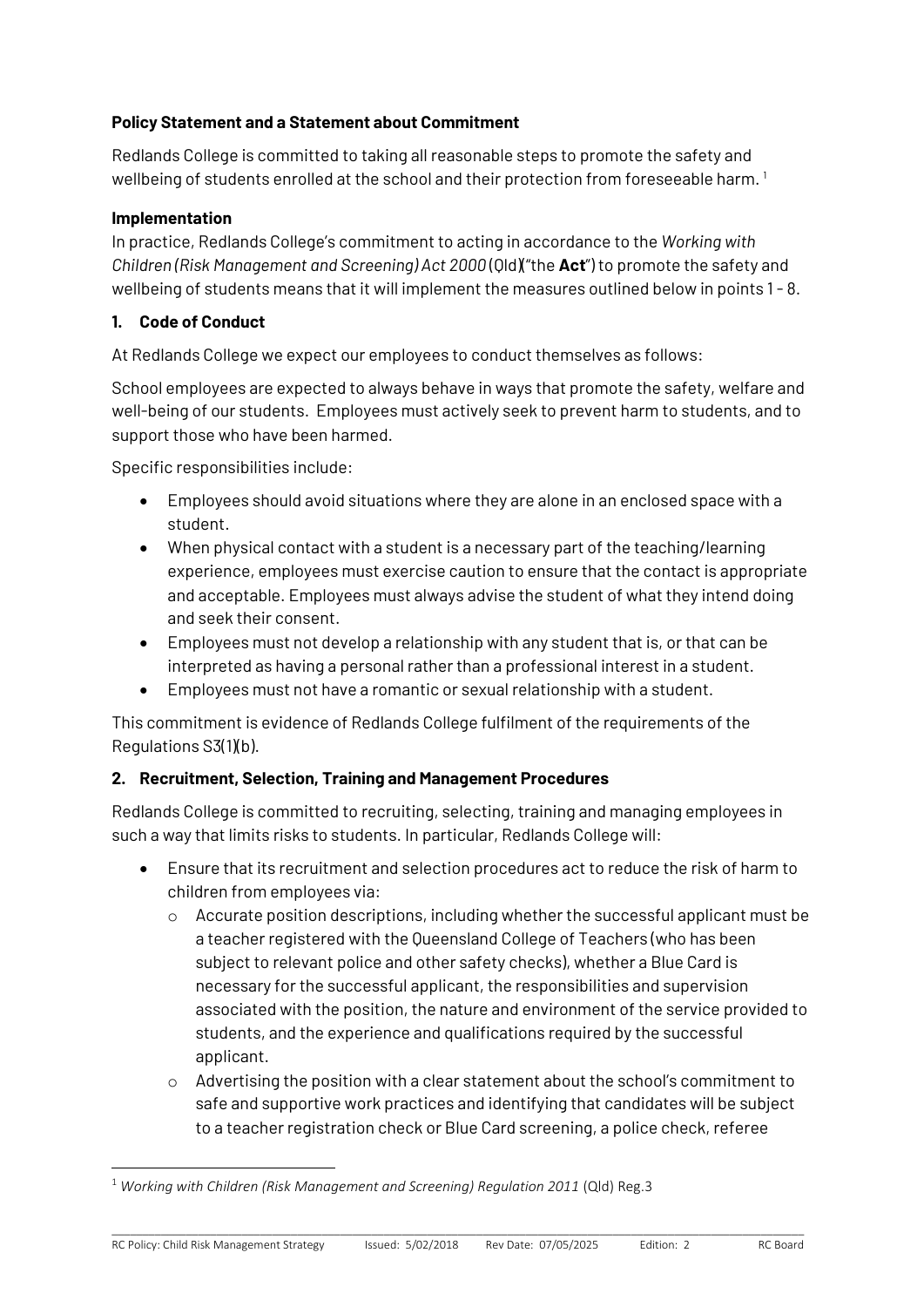checks, identification verification and the requirement to disclose any information relevant to the candidates' eligibility to engage in activities including children.

- $\circ$  A selection process that includes assessing the application via an interview process and referee and other checks (as identified above) based on the accurate position description.
- o A probationary period of employment, which allows the school to further assess the suitability of the new employee and to act as a check on the selection process.
- Ensure that its training and management procedures act to reduce the risk of harm to students from employees via:
	- o Management processes that are consistent, fair and supportive.
	- o Performance management processes to help employees to improve their performance in a positive manner.
	- o Supportive processes for staff when they are experiencing challenges, such as mentoring, mediation, conflict resolution, coaching, additional training, and external support and counselling services.
	- o An induction program which thoroughly addresses the school's policies and procedures, particularly its expectations regarding student risk management and to assist employees to understand their role in providing a safe and supportive environment for students.
	- $\circ$  Training new and existing staff on an ongoing basis to enhance skills and knowledge and to reduce exposure to risks, as follows:
		- $\triangleright$  the school's policies and procedures
		- $\triangleright$  identifying, assessing and minimising risks to students
		- $\triangleright$  handling a disclosure or suspicion of harm to a child.
	- o Keeping a record of the training provided to employees.
	- o Exit interviews to assist the school to identify broader issues of concern that may impact on the safety and wellbeing of students at the school.

This commitment is evidence of Redlands College fulfilment of the requirements of the Regulations S3(1)(c).

#### **3. Handling Disclosures or Suspicions of Harm**

Any of the types of concerns or reports below should be reported and managed under the Redlands College's Child Protection Policy as follows:

- all staff with concerns about sexual abuse or likely sexual abuse
- teachers with concerns of sexual or physical abuse
- all staff who have received a report of inappropriate behaviour by another staff member.

To report any type of harm, all staff members should use the Report of Suspected Harm or Sexual Abuse Form in Appendix 2 of this document.

Furthermore, and in accordance with section 76 of the *Education (Queensland College of Teachers) Act* 2005, the Principal of Redlands College will report to the Queensland College of Teachers any investigations into allegations of harm caused, or likely to be caused, to a student because of the conduct of a relevant teacher at the school.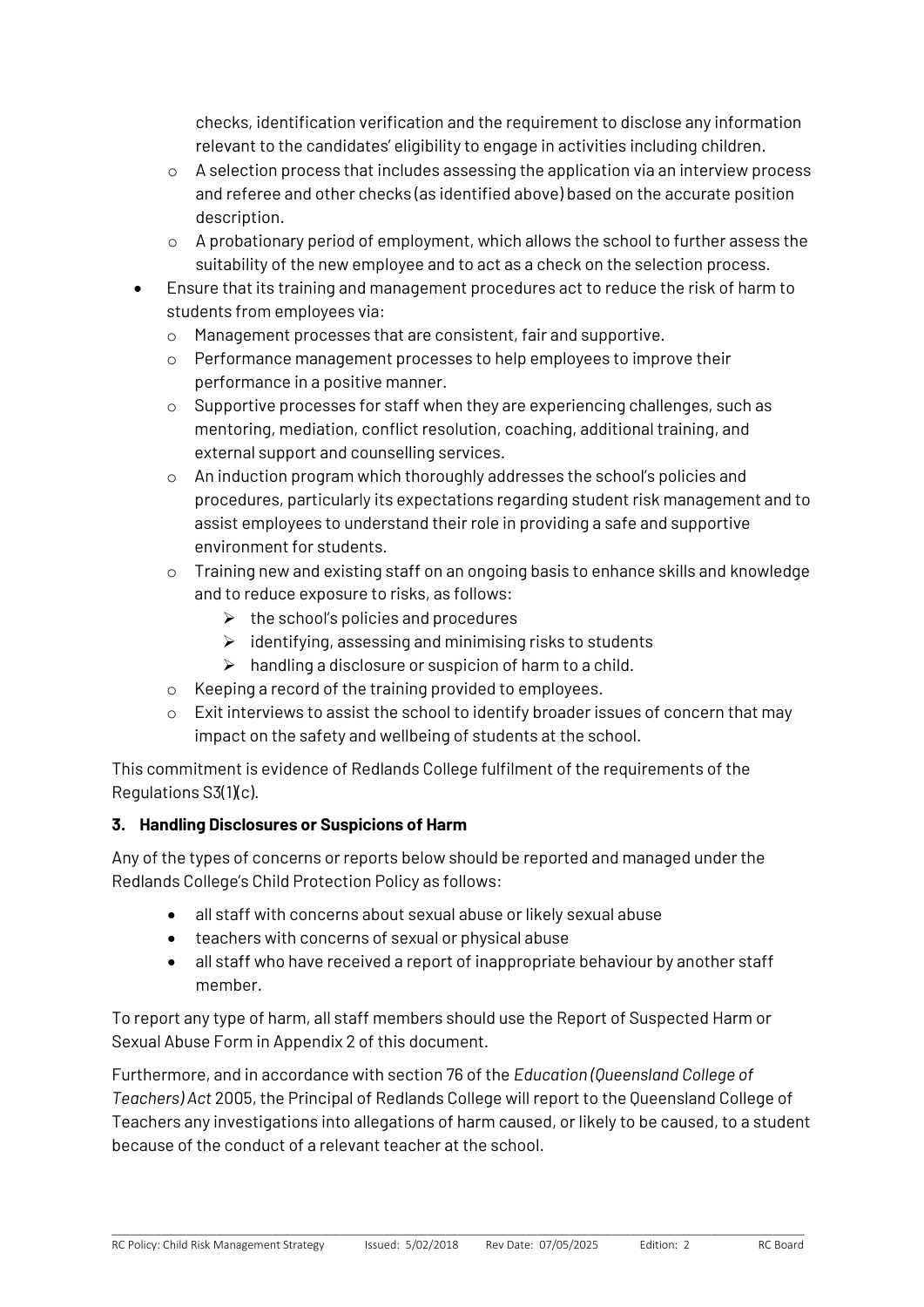This commitment is evidence of Redlands College fulfilment of the requirements of the Regulations 3(1)(d).

## **4. Managing Breaches of this Child Risk Management Strategy**

Redlands College is committed to appropriately managing breaches of this Child Risk Management Strategy in accordance with its other relevant policies as appropriate in the circumstances, such as its Child Protection Policy, Employee Code of Conduct, Staff Grievance Policy and Enterprise Bargaining Agreement, and this is evidence of fulfilment of the requirements of the Regulations S3(1)(e).

## **5. Implementing and Reviewing the Child Risk Management Strategy**

This Strategy in its entirety and its related policies and procedures are evidence of fulfilment of the requirements of the Requlations  $S3(1)(f)(i)$  relating to implementation.

The introduction to this Child Risk Management Strategy and the "Compliance and Monitoring" section below state Redlands College commitment to reviewing the Strategy annually and are evidence of fulfilment of the requirements of the Regulations  $S(1)(f(i))$  relating to review.

## **6. Blue Card Policies and Procedures**

Redlands College Blue Card Register are evidence of fulfilment of the requirements of the Regulations  $S3(1)(f)(ii)$ .

This commitment is evidence of Redlands College fulfilment of the requirements of the Regulations S3(1)(f)(ii).

## **7. High Risk Management Plans**

Redlands College is committed to identifying risks, assessing risks, eliminating and minimising risks and the monitoring of risk to the safety of students on an ongoing basis. Redlands College will utilise various risk management tools to assist it in this process and will keep appropriate records of decisions made and actions taken in relation to risks to children.

This commitment is evidence of Redlands College fulfilment of the requirements of the Regulations S3(1)(g).

## **8. Strategies of Communication and Support**

Redlands College's commitment to making this Child Risk Management Strategy available to students, parents and employees via its employee handbook and school intranet site is evidence of fulfilment of the requirements of the Regulations S3(1)(h)(i).

Redlands College is committed to training employees in relation to risks to students and will conduct this training regularly via annual formal training events, informal updates at staff meetings and regular discussions between managers and their staff, and this is evidence of fulfilment of the requirements of the Regulations S3(1)(h)(ii).

#### **Responsibilities**

Redlands College is responsible for developing and implementing this Child Risk Management Strategy and related policies and procedures to ensure it fulfils its obligations.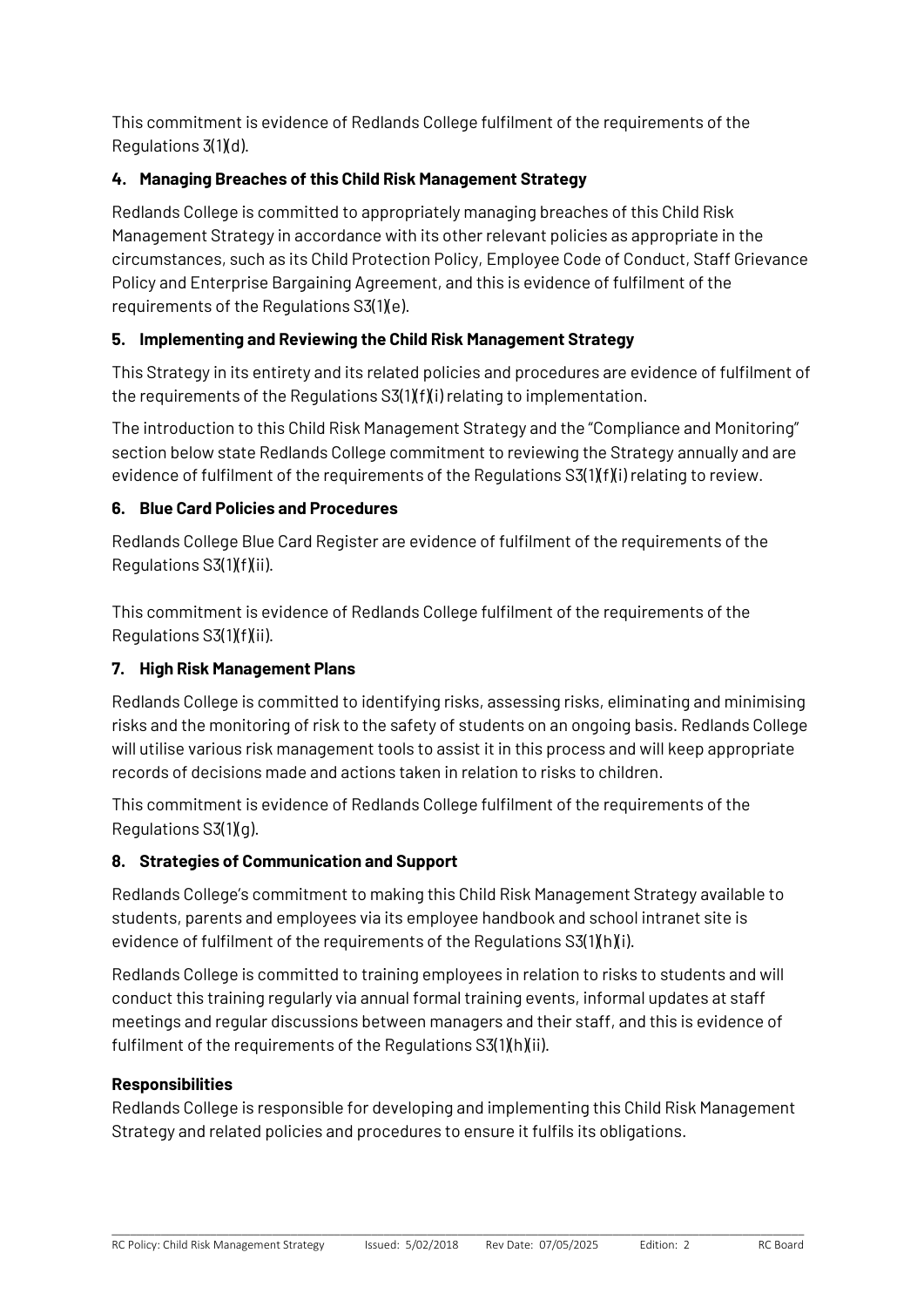All employees at Redlands College are responsible for acting in compliance with this Child Risk Management Strategy and related policies and procedures.

#### **Compliance and Monitoring**

Redlands College is committed to the annual review of this Strategy. Redlands College will also record, monitor and report to the College Board, the Executive Team and others as appropriate at the College regarding any breaches of the Strategy.

In addition, Redlands College is committed to other various compliance and monitoring arrangements made under relevant policies and procedures.

#### **Related Documents**

- Redlands College Child Protection Policy
- Redlands College Blue Card Register
- Redlands College Risk Management Framework
- Redlands College Complaints Handling Policy

#### **Helpful Links**

- Independent Schools Queensland's [Child Protection Decision Support Trees](https://www.isq.qld.edu.au/members/child-protection)
- Department of Communities, Child Safety and Disability Services' Child Protection [Guide](http://www.communities.qld.gov.au/childsafety/partners/our-government-partners/queensland-child-protection-guide/online-child-protection-guide) resource

#### **Appendices**

- Appendix 1 Summary of Reporting Harm
- Appendix 2 Child Protection Reporting Form
- Appendix 3 Management of Self-Injury Guidelines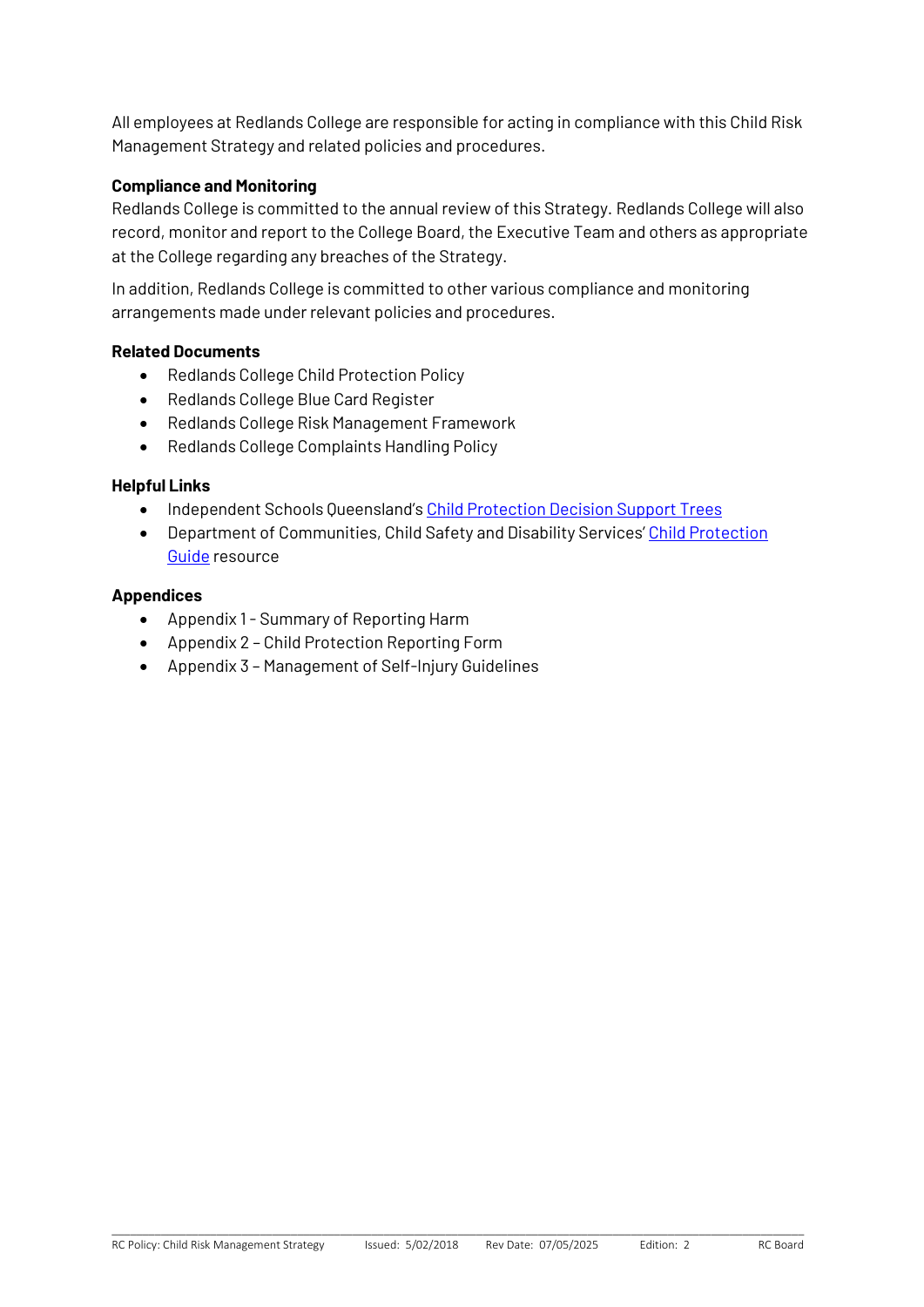# **Appendix 1**

## **Summary of Reporting Harm**

| <b>Who</b>                        | <b>What abuse</b>                                                  | <b>Test</b>                                                                              | <b>Report to</b>                                     | <b>Legislation</b>                             |  |
|-----------------------------------|--------------------------------------------------------------------|------------------------------------------------------------------------------------------|------------------------------------------------------|------------------------------------------------|--|
| All staff                         | Sexual                                                             | Awareness or a suspicion                                                                 | Principal, through to                                | EGPA sections 366 and<br>366A                  |  |
|                                   |                                                                    | Sexually abused or likely to<br>be sexually abused                                       | police                                               |                                                |  |
| <b>Teacher</b>                    | Sexual and physical                                                | Significant harm                                                                         | Confer with principal,                               | CPA sections 13E and 13G                       |  |
|                                   |                                                                    | Parent may not be willing<br>and able                                                    | report to Child Safety                               |                                                |  |
| All staff                         | Physical.<br>psychological,<br>emotional, neglect,<br>exploitation | Significant harm                                                                         | Principal, through to<br>Child Safety                | <b>Accreditation Regulations</b><br>section 16 |  |
|                                   |                                                                    | Parent may not be willing<br>and able                                                    |                                                      |                                                |  |
| All staff                         | Any                                                                | Not a level that is<br>otherwise reportable to<br>Child Safety, refer with<br>consent    | Principal, through to<br>Family and Child<br>Connect | CPA Sections 13B and<br>159M                   |  |
| Principal                         | Any                                                                | Not a level that is<br>otherwise reportable to<br>Child Safety, refer without<br>consent | Family and Child<br>Connect                          | CPA Sections 13B and<br>159M                   |  |
| Any<br>member<br>of the<br>public | Any                                                                | Significant harm                                                                         | Child Safety                                         | CPA section 13A                                |  |
|                                   |                                                                    | Parent may not be willing<br>and able                                                    |                                                      |                                                |  |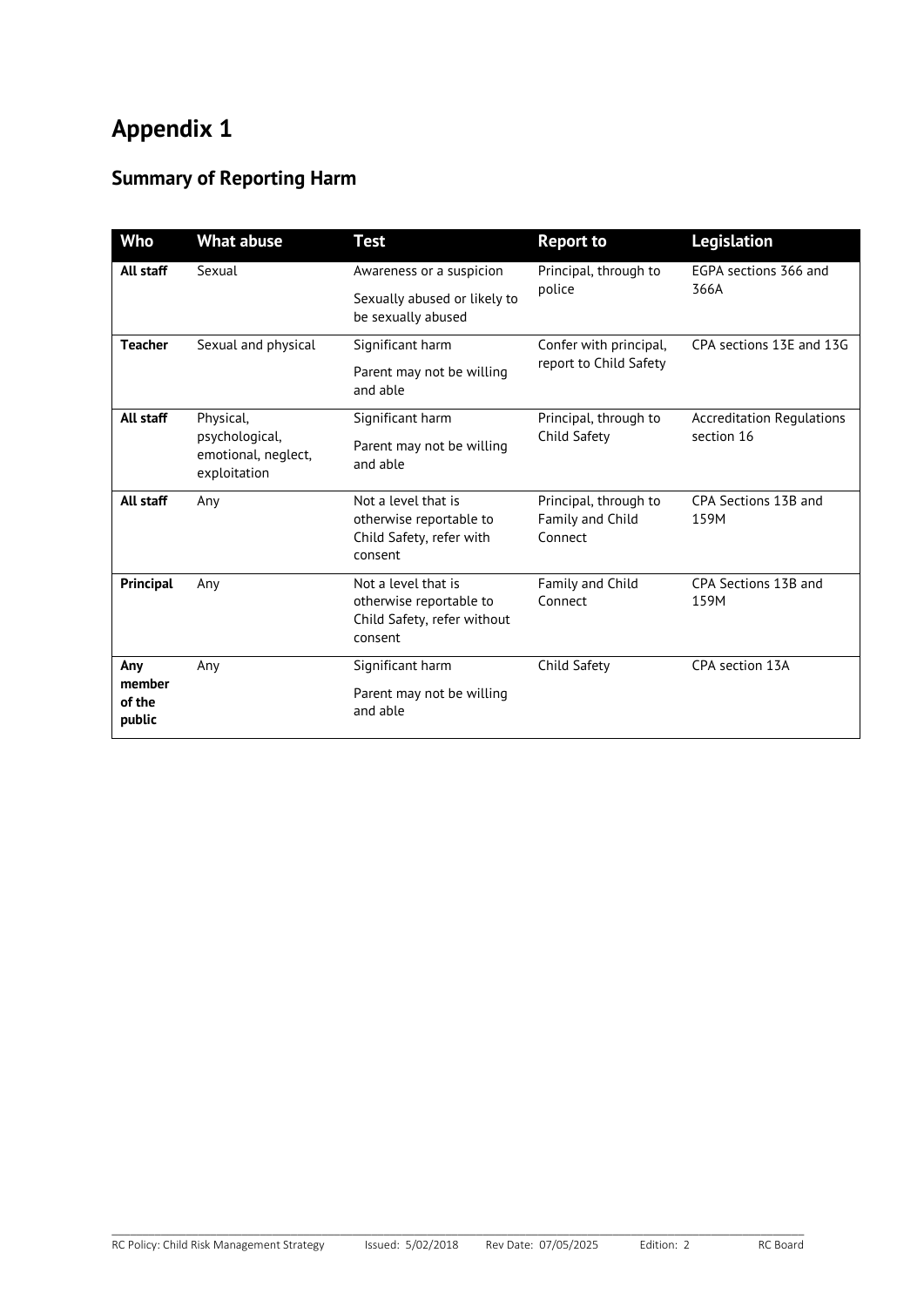

## **Private and Confidential**

## **Child Protection Reporting Form**

| Date:                                                     |                                                  |  |  |  |  |
|-----------------------------------------------------------|--------------------------------------------------|--|--|--|--|
| Name of Staff Member completing this report:              |                                                  |  |  |  |  |
| <b>College Phone: 07 3286 0222</b>                        | 07 32073799<br><b>College Fax:</b>               |  |  |  |  |
| DETAILS OF STUDENT/CHILD HARMED OR AT RISK OF HARM/ABUSE: |                                                  |  |  |  |  |
| Legal Name:                                               | Preferred Name:                                  |  |  |  |  |
| DOB:                                                      | Gender:                                          |  |  |  |  |
| Year Level:                                               | Cultural Background:                             |  |  |  |  |
| Aboriginal $\square$<br>Torres Strait Islander $\Box$     | Aboriginal and Torres Strait Islander $\Box$     |  |  |  |  |
| Does the student have a disability verified under EAP:    | Disability Category:                             |  |  |  |  |
| Yes $\Box$ No $\Box$                                      |                                                  |  |  |  |  |
| Student's Residential Address:                            | Phone:                                           |  |  |  |  |
|                                                           | Student's Personal Mobile:                       |  |  |  |  |
| <b>FAMILY DETAILS</b>                                     |                                                  |  |  |  |  |
| Parent/caregiver 1:                                       | Relationship to Student:                         |  |  |  |  |
| Address (if different from student):                      |                                                  |  |  |  |  |
| Phone: (H):<br>(W):<br>$(M)$ :                            |                                                  |  |  |  |  |
| Parent/caregiver 2:                                       | Relationship to Student:                         |  |  |  |  |
| Address (if different from student):                      |                                                  |  |  |  |  |
| Phone: (H):<br>(W):<br>$(M)$ :                            |                                                  |  |  |  |  |
| Is the student in out of home care: Yes $\Box$ No $\Box$  |                                                  |  |  |  |  |
| PERSON ALLEGED TO HAVE CAUSED THE HARM OR ABUSE           |                                                  |  |  |  |  |
| $\Box$ Adult family member                                | $\Box$ Other adult<br>$\Box$ Child family member |  |  |  |  |
| □Student/other child                                      | □Unknown                                         |  |  |  |  |
| Details:                                                  |                                                  |  |  |  |  |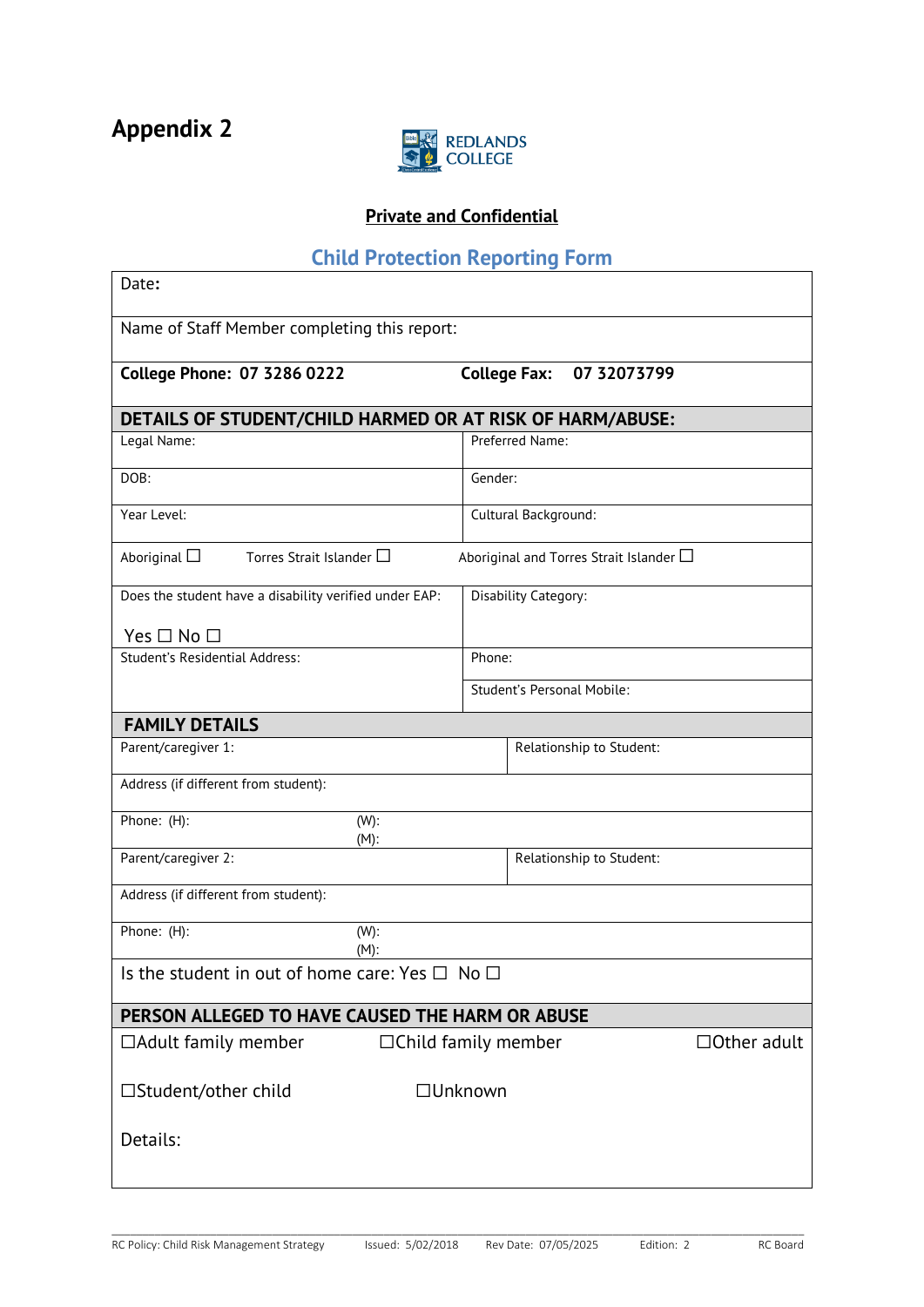| PROVIDE ALL INFORMATION YOU HAVE WHICH LED TO THE SUSPICION OF HARM OR |
|------------------------------------------------------------------------|
| <b>ABUSE</b> (Attach extra pages if necessary).                        |

**Details of any harm and/or sexual abuse to the student –** please include: Time and date of the incident; source of information; details of person alleged to have caused the harm or sexual abuse; physical appearance of any injury; immediate and ongoing safety concerns; any disclosures made by student; any previous incidents of harm; behavioural indicators of harm; presence of any medical needs or developmental delays; and if the information relates to an unborn child, the alleged risk to the unborn child.

#### **Additional information provided as an attachment YES** ☐ **NO** ☐

| Name of staff member making report to<br>the Statutory Agency if not the Principal: | Signature: |  | Date:                                                                                                                                                              |  |  |  |
|-------------------------------------------------------------------------------------|------------|--|--------------------------------------------------------------------------------------------------------------------------------------------------------------------|--|--|--|
| <b>Position:</b>                                                                    |            |  |                                                                                                                                                                    |  |  |  |
| Principal:                                                                          | Signature: |  | Date:                                                                                                                                                              |  |  |  |
| Principal's email address:                                                          |            |  |                                                                                                                                                                    |  |  |  |
| <b>Response requested by College:</b>                                               |            |  |                                                                                                                                                                    |  |  |  |
| <b>ACTION TAKEN</b>                                                                 |            |  |                                                                                                                                                                    |  |  |  |
| Form was faxed or emailed to (please tick which<br>agencies the form was sent to):  |            |  | Department of Communities - Child<br>Safety - South East<br>Ph: 1300 679 849 (Business Hours)<br>Ph: 1800 177 135 (After Hours)<br>seintake@communities.gld.gov.au |  |  |  |
|                                                                                     |            |  | Wynnum Policy - Child Protection<br>Investigation Unit<br>Ph: 3308 8177<br>cpiu.wynnum@policy.gld.gov.au                                                           |  |  |  |
|                                                                                     |            |  | <b>OTHER</b>                                                                                                                                                       |  |  |  |

(Adapted from EQ SP-4 Report of Suspected Harm or Risk of Harm) **Confirm receipt of faxed or emailed form and ensure original is stored in a secure location along with any other documentation collected for the purpose of this report.**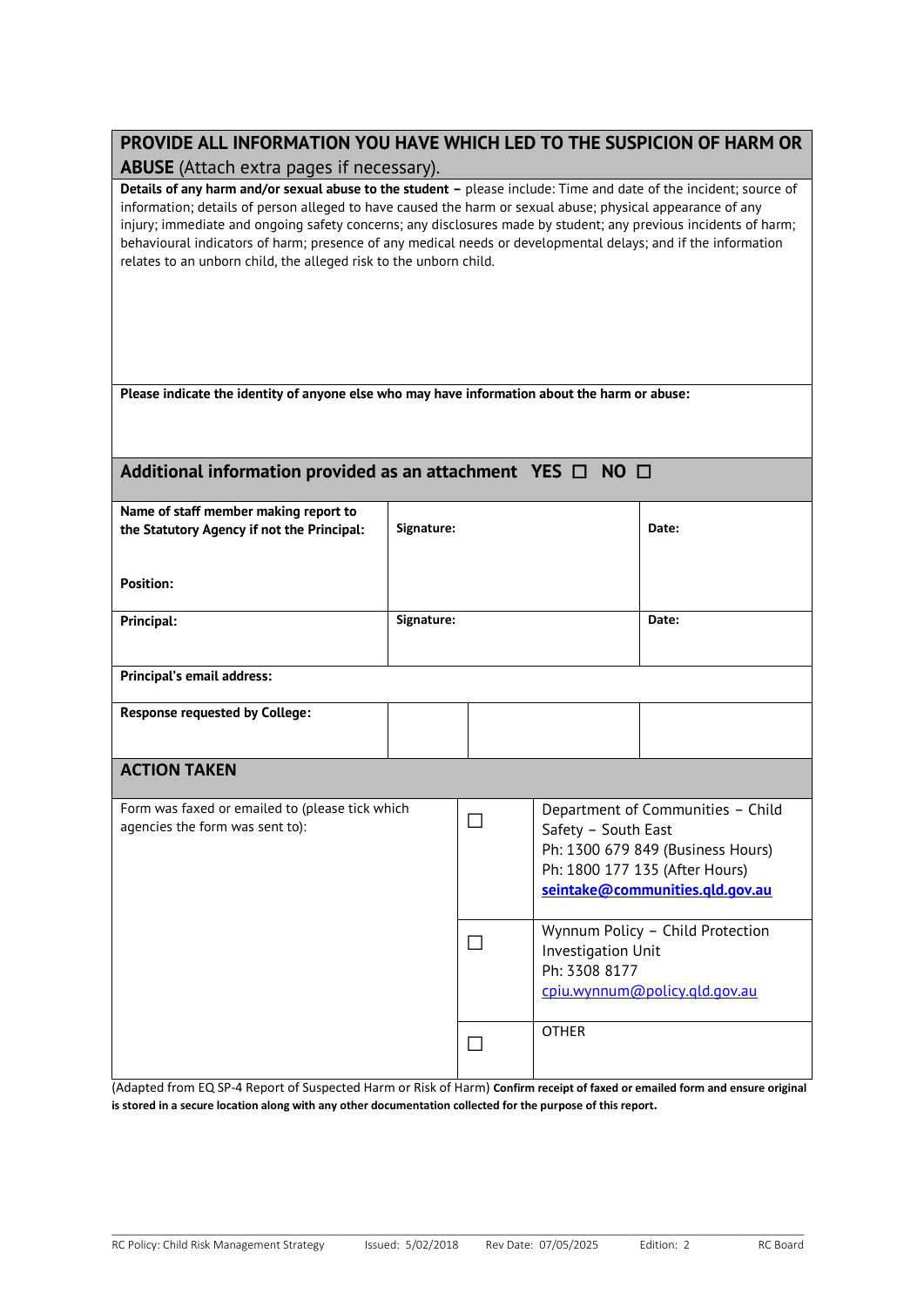## **Appendix 3**

## **Management of Self-Injury Guidelines**

## **Definitions**

Self-harm is defined as a behaviour, not an illness. People self-harm in an attempt to cope with strong feelings such as anger, despair or self-hatred and/or to communicate their distress. Selfharm includes self-poisoning, overdose, minor self-injury, as well as potentially dangerous and life-threatening forms of injury. Some people who self-harm can be suicidal at the time, others report never feeling suicidal.

Self-injury is a subset on the broader self-harming behaviour continuum. Self-injury normally does not imply suicidal intent and regularly takes the form of cutting, burning, carving and wound interference.

Mild self-injury is classed as superficial cuts on wrist, etc requiring basic first aid. Moderate to severe self-injury is classed as any injury that requires further medical attention by a GP or hospital.

### **Student Self-Injury Management Process**

#### **Policy guidelines**

- Students may be sent home if they self-injure at school (unless home is not a safe place to be for whatever reason).
- Students should not attend class if they have large open wounds which are bleeding or are upsetting them.
- Students with fresh or open wounds should have them assessed and treated in the First Aid Centre. Fresh or open wounds should be covered.
- Students using dangerous objects to harm themselves at school will have this addressed and managed within a safety plan.
- Parents/Carers may be informed if their child is engaging in non-suicidal self-injury.

\_\_\_\_\_\_\_\_\_\_\_\_\_\_\_\_\_\_\_\_\_\_\_\_\_\_\_\_\_\_\_\_\_\_\_\_\_\_\_\_\_\_\_\_\_\_\_\_\_\_\_\_\_\_\_\_\_\_\_\_\_\_\_\_\_\_\_\_\_\_\_\_\_\_\_\_\_\_\_\_\_\_\_\_\_\_\_\_\_\_\_\_\_\_\_\_\_\_\_\_\_\_\_\_\_\_\_\_\_\_\_\_

#### **Initial response if a student self-injures or discloses self-injury whilst at school**

- Staff members should remain calm and not overreact.
- Ascertain if emergency medical attention (eg: call 000) is required.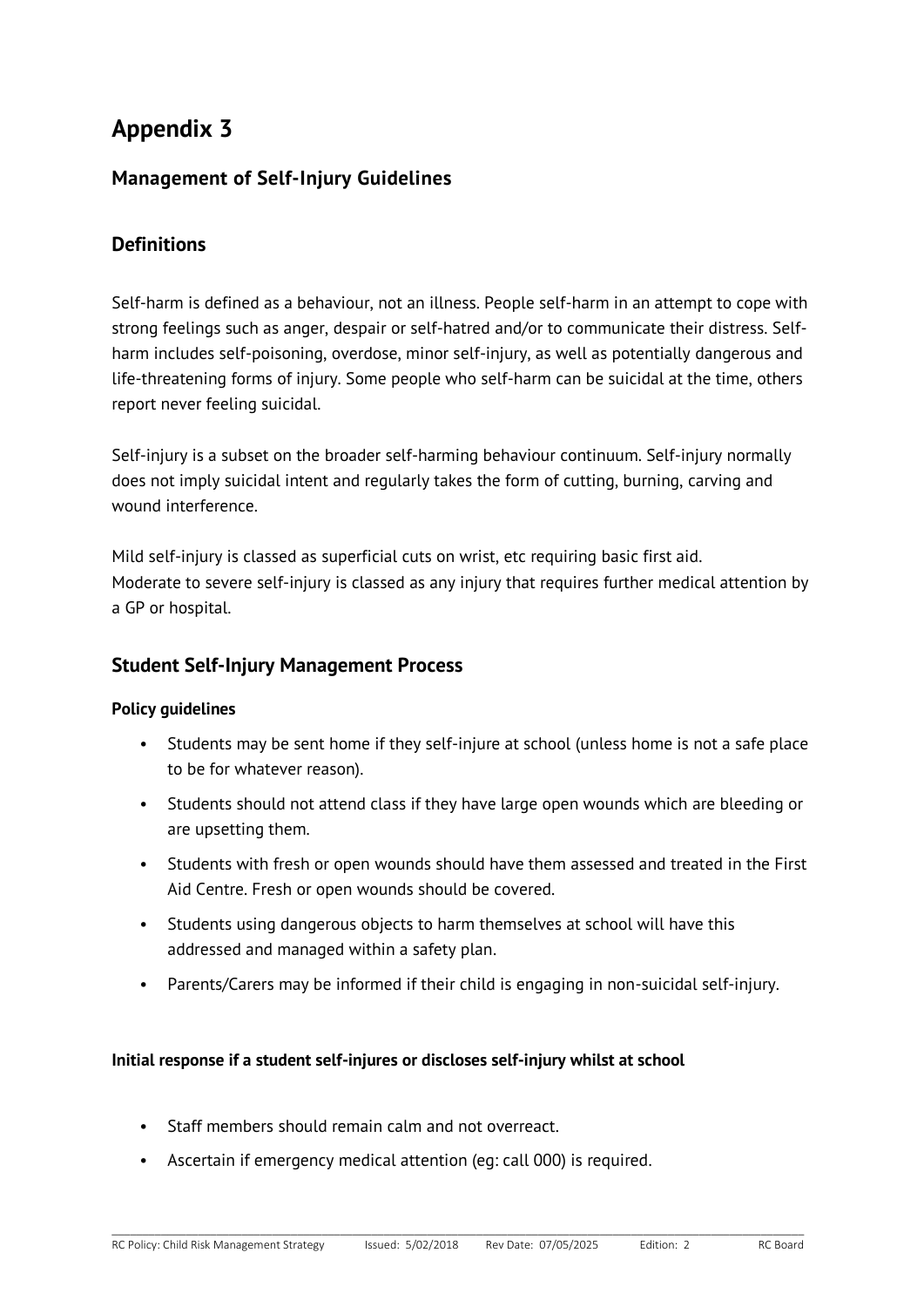- Contact the First Aid Centre and Wellbeing immediately.
- Reinforce to the student that they have done the right thing in disclosing their injury.
- Do not leave the young person unattended or in the responsibility of another student.
- Advise First Aid or Wellbeing of any additional information known about the self-injury.

#### **Staff Responsibilities – Duty of Care**

- Students should be permitted to go to First Aid if they request.
- Beyond obtaining the basic information required before sending a student to First Aid or Wellbeing, teaching staff should not press the student for further details or information.
- The First Aid Attendant will perform an immediate medical assessment and organise treatment of fresh wounds at the First Aid Centre. Students with moderate to severe wounds or substance abuse that requires further medical attention will be discharged into their parent's care or 000 as needed.
- Appoint a CRISIS POINT PERSON (normally a school counsellor) to speak with the student and manage intervention and safety planning.
- The Point Person will liaise with parents and relevant staff.
- The Point Person will inform the student exactly who is going to be told about their self-harm and their safety plan.
- The Point Person in consultation with the Director of Wellbeing will determine under what circumstances parents/carers should be contacted. The exception to telling parents is when this would likely increase the young person's risk of self-harm and trigger further. Prior to contacting parents/carers the Point Person should have a good understanding of the student's home situation.
- Students and their parents/carers should be provided with resources and a care plan along with information on referral to an outside professional. The role of the school counsellor in this situation is to monitor, support and liaise with external providers.
- For students who have inflicted moderate to severe self-injury, the Point Person along with the appropriate school leader (HOS, Director or Dean of Year) should follow through with a meeting with parents and a return to school plan for the student. The return to school plan should include:
	- Student Management and Safety plan.
	- If fresh wounds are present, they must be covered whilst at school.